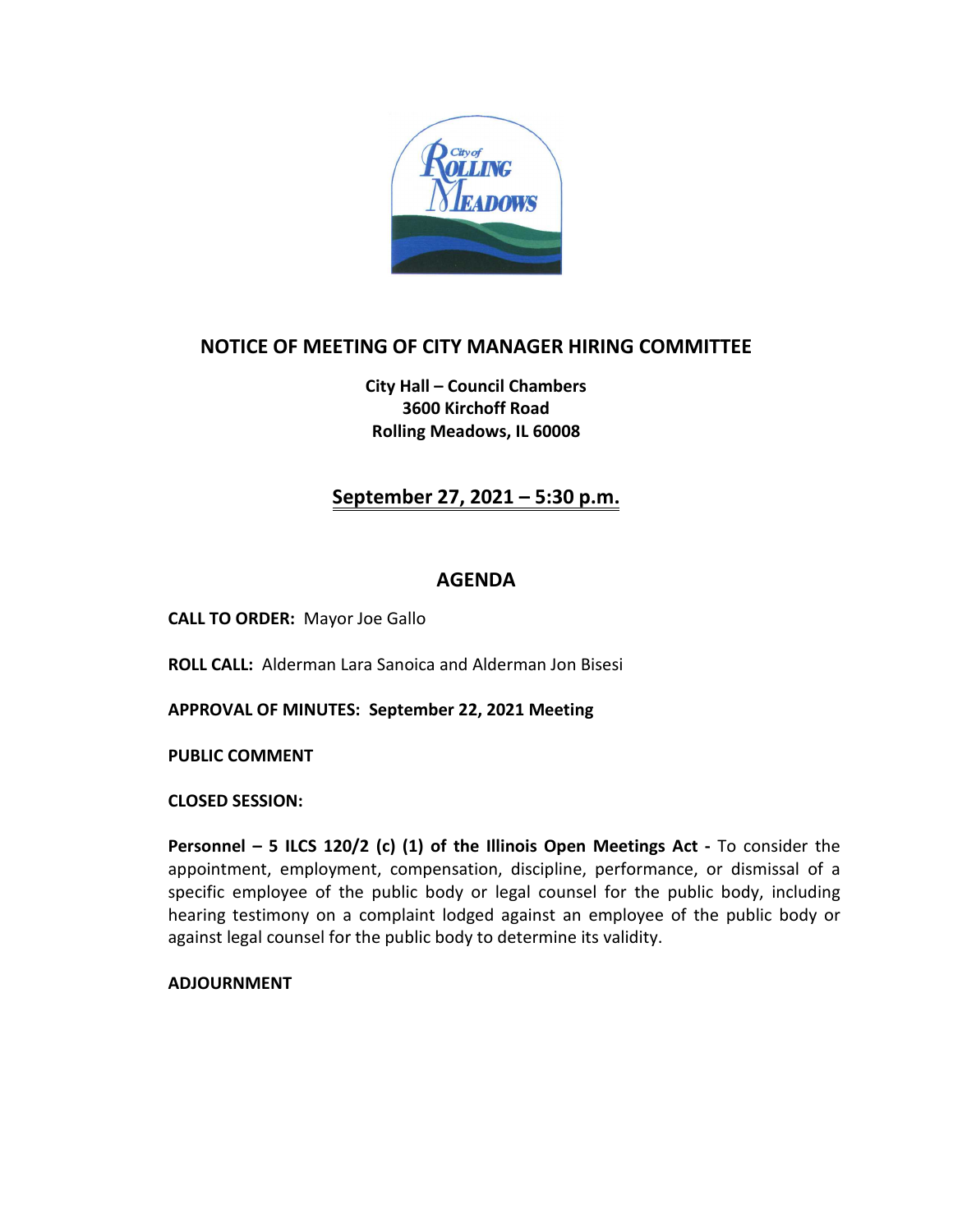# **CITY MANAGER HIRING COMMITTEE MEETING MINUTES September 22, 2021 DRAFT**

#### **Mayor Gallo called the City Manager Hiring Committee meeting to order at 6:55 p.m.**

# **ROLL CALL:**

Present: Alderman Bisesi and Alderman Sanoica Absent: 0

With 2 present and 0 absent, there is a quorum.

**Staff Members Present**: Deputy City Clerk Judy Brose

### **APPROVAL OF MINUTES:**

The first order of business is to approve the minutes from the *September 17, 2021* meeting. Is there a motion to approve these minutes? Alderman Sanoica made the motion and it has been seconded by Alderman Bisesi. Are there any corrections, additions, or deletions to the minutes? Seeing none, the question is shall the minutes be approved, all those in favor say aye; those opposed say nay. The ayes have it and the minutes are approved.

#### **PUBLIC COMMENT:**

The next step is to open the meeting to the public but there are no signatures on the sign-in sheet.

## **CLOSED SESSION:**

**Personnel – 5 ILCS 120/2 (c) (1) of the Illinois Open Meetings Act -** To consider the appointment, employment, compensation, discipline, performance, or dismissal of a specific employee of the public body or legal counsel for the public body, including hearing testimony on a complaint lodged against an employee of the public body or against legal counsel for the public body to determine its validity**.**

We will now go into closed session and it does require a motion and a roll call vote. Is there a motion to go into Closed Session? Alderman Sanoica has made the motion and it has been seconded by Alderman Bisesi. Is there any discussion? Seeing none, will the Clerk please call the roll?

AYES: Sanoica, Bisesi NAYS: 0 ABSENT: 0

With 2 in favor and 0 opposed. We will now enter into Closed Session. The audience and press are advised that we do not anticipate taking any action upon returning to open session.